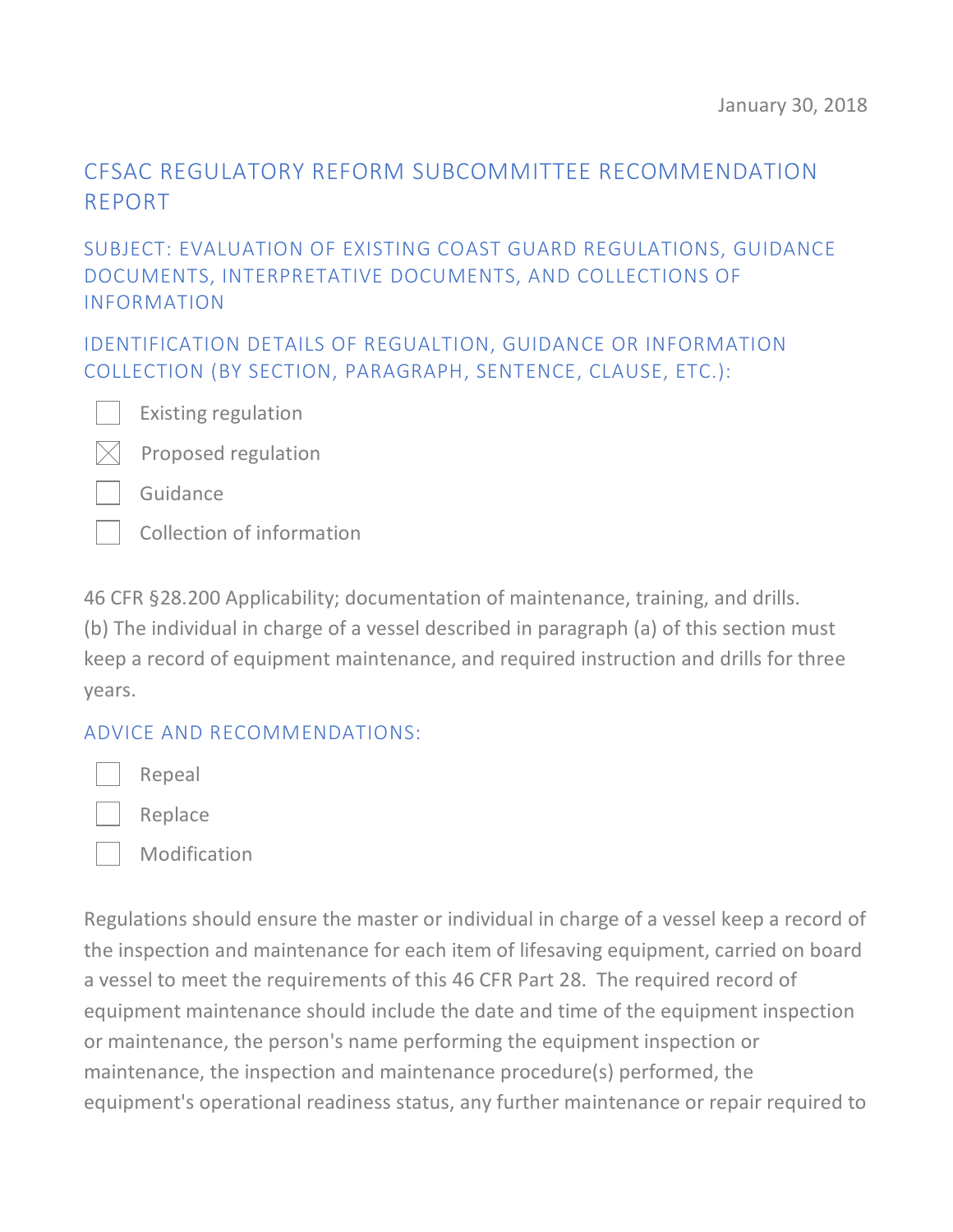make the equipment operationaly ready, and the date, time and person performing any further or follow-up maintenance or repair.

Regulations should ensure the master or individual in charge of a vessel must keep a record of the drills and instruction required by 46 CFR Part 28. The required record of the drills and instruction should include (a) the date and time of the drill or instruction, (b) the person's name giving the instruction, leading a discussion concerning the contingencies listed in 46 CFR §28.270 paragraph (a), or conducting the drill, (c) the names of those receiving the instruction, watching video and participating in discussion or participating in the drill, and (d) the topic(s) of the instruction, the topic of the video watched and discussion, or a description of the drill scenario.

## IF MODIFICATION - SPECIFIC RECOMMENDATIONS FOR HOW THE REGUALTION, GUIDANCE, OR INFORMATION COLLECTION SHOULD BE MODIFIED:

N/a

#### HOW AND TO WHAT EXTENT REPEAL, REPLACEMENT OR MODIFICATION WILL REDUCE COSTS OR BURDENS TO INDUSTRY:

Types of costs – mark all that apply



Costs that are outdated or are no longer necessary

Costs which are no longer enforced as written or which are ineffective

Costs tied to reporting or recordkeeping requirements that impose burdens that exceed benefits (explain why the reporting or recordkeeping requirement is overly burdensome, unnecessary, or how it could be modified)

N/a

### THE EXTENT TO WHICH RISKS TO HEALTH OR SAFETY WOULD LIKELY INCREASE:

Risks to health and safety will likely decrease significantly as the requirement to keep a record of equipment maintenance, required instruction and drills increases accountability, drill and instruction frequency, and crew situational awareness.